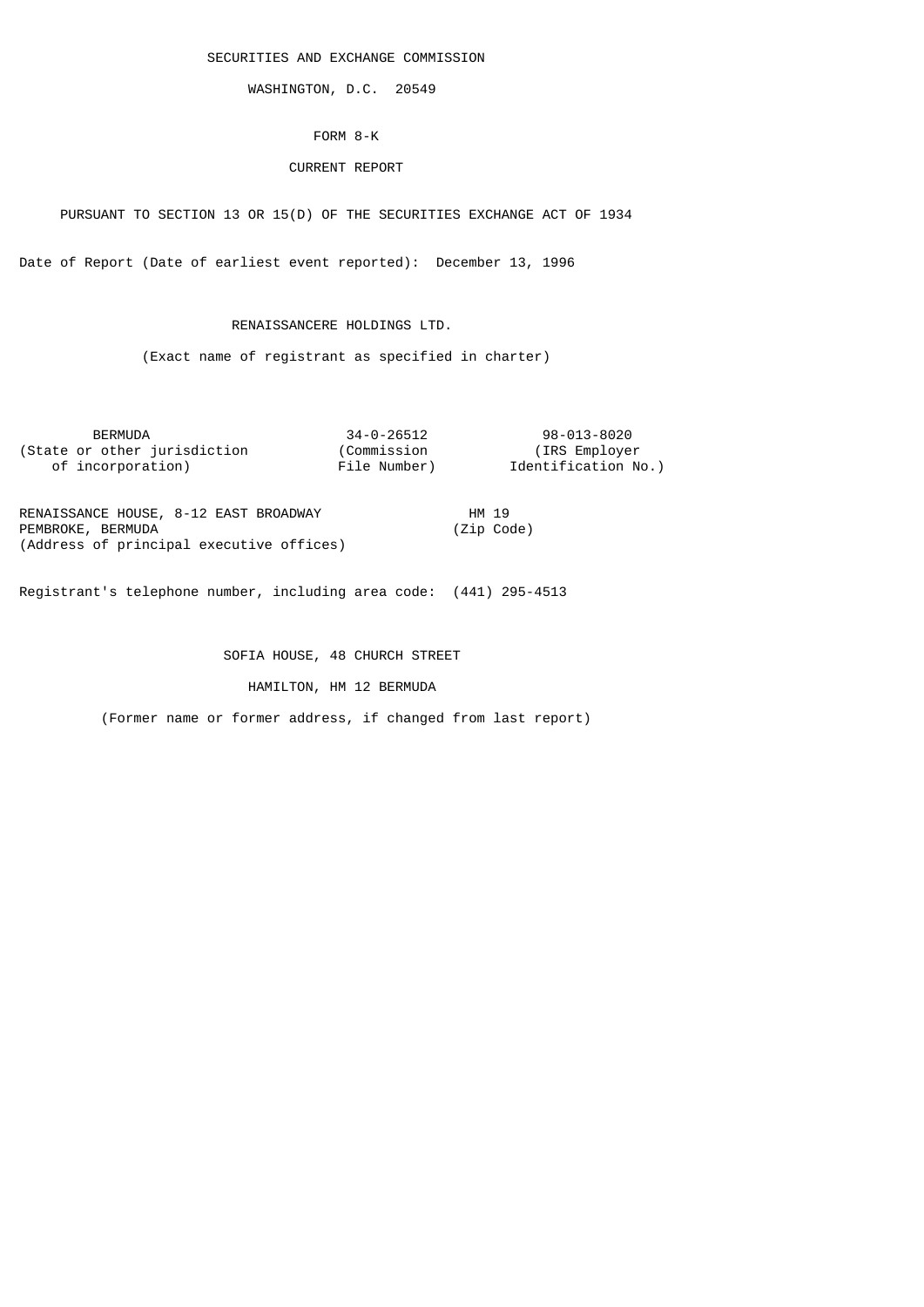# ITEM 5. OTHER EVENTS

 On December 16, 1996, RenaissanceRe Holdings ("RenaissanceRe") issued a press release announcing a plan to return \$100 million of capital to its shareholders through two Common Share repurchases. First, on December 13, 1996, the Company purchased for cancellation an aggregate of 2,085,361 common shares, par value \$1.00 per share (the "Full Voting Common Shares") of the Company through private transactions with its founding institutional investors, on a pro rata basis, at a price of \$34.50 per share, for an aggregate price of \$71.94 million (the "Repurchase"). Second, the Company announced that, as soon as practicable, it intends to commence a tender offer to purchase for cancellation from the Company's public shareholders, on the terms and subject to the conditions to be contained in definitive tender offer materials to be filed with the Securities and Exchange Commission, an aggregate of 813,190 Common Shares at a price of \$34.50 per share, net to the seller in cash, without interest thereon, for an aggregate price of \$28.06 million (the "Tender Offer").

 A copy of such press release is included herewith as Exhibit 99.1 and is incorporated by reference herein. Such document may be deemed to contain forward-looking statements within the meaning of Section 27A of the Securities Act of 1933, as amended, and Section 21E of the Securities Exchange Act of 1934, as amended. Actual results could differ materially as a result of a wide variety of factors and conditions.

ITEM 7. FINANCIAL STATEMENTS AND EXHIBITS

- (c) Exhibits:
	- 99.1 Press Release issued by RenaissanceRe Holdings Ltd., dated December 16, 1996.
	- 10.1 Equity Purchase Agreement, dated December 13, 1996, by and among RenaissanceRe Holdings Ltd., Warburg, Pincus Investors L.P., Trustees of General Electric Pension Trust, GE Investment Private Placement Partners I, Limited Partnership and United States Fidelity & Guaranty Company.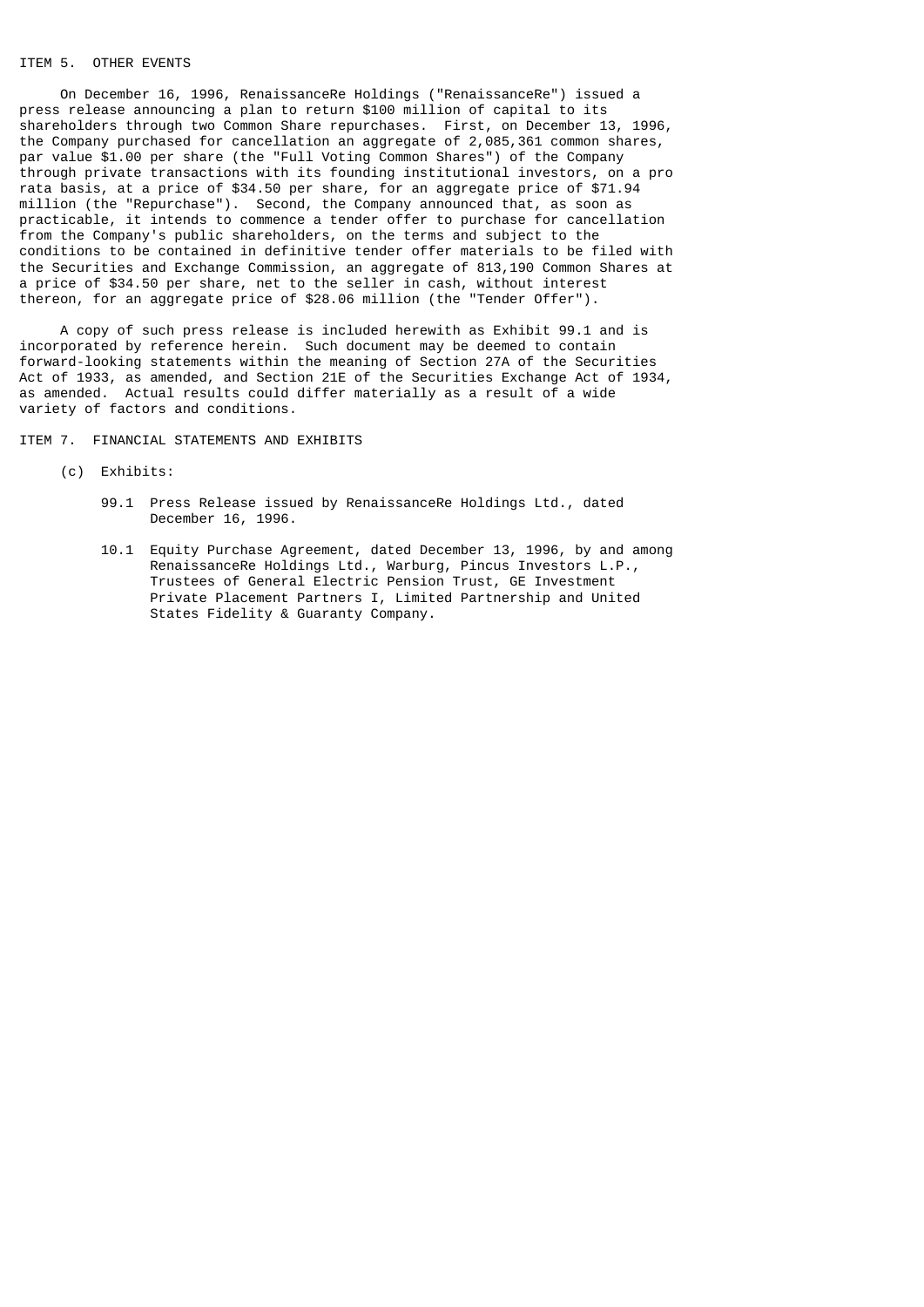## SIGNATURES

 Pursuant to the requirements of the Securities Exchange Act of 1934, the registrant has duly caused this report to be signed on its behalf by the undersigned hereunto duly authorized.

RENAISSANCERE HOLDINGS LTD.

 /s/ Keith S. Hynes ------------------ Name: Keith S. Hynes Title: Senior Vice President and Chief Financial Officer

December 16, 1996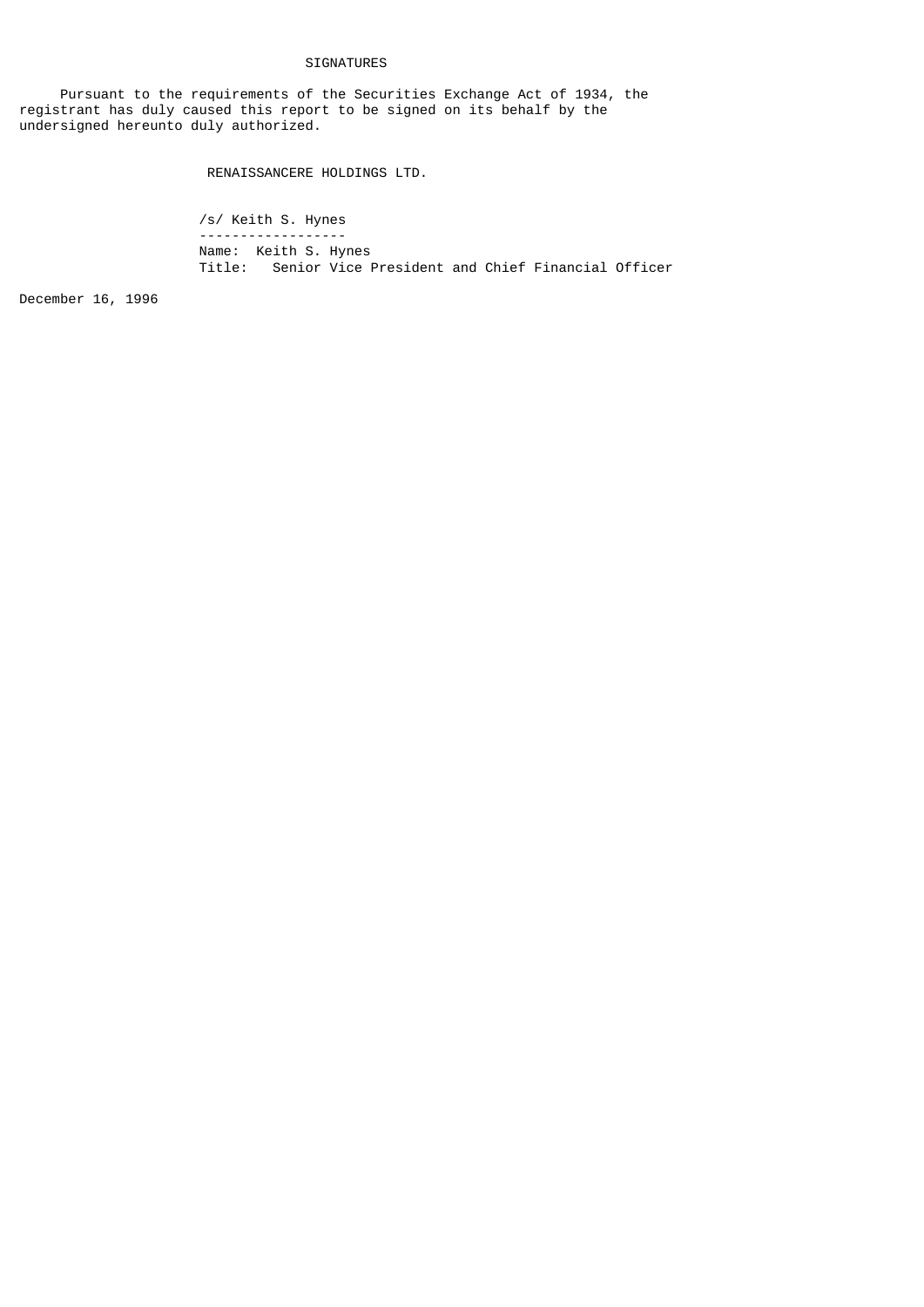- -------

99.1 Press Release of the Company, dated December 16, 1996.

10.1 Equity Purchase Agreement, dated December 13, 1996, by and among RenaissanceRe Holdings Ltd., Warburg, Pincus Investors L.P., Trustees, of General Electric Pension Trust, GE Investment Private Placement Partners, I, Limited Partnership, and United States Fidelity & Guaranty Company.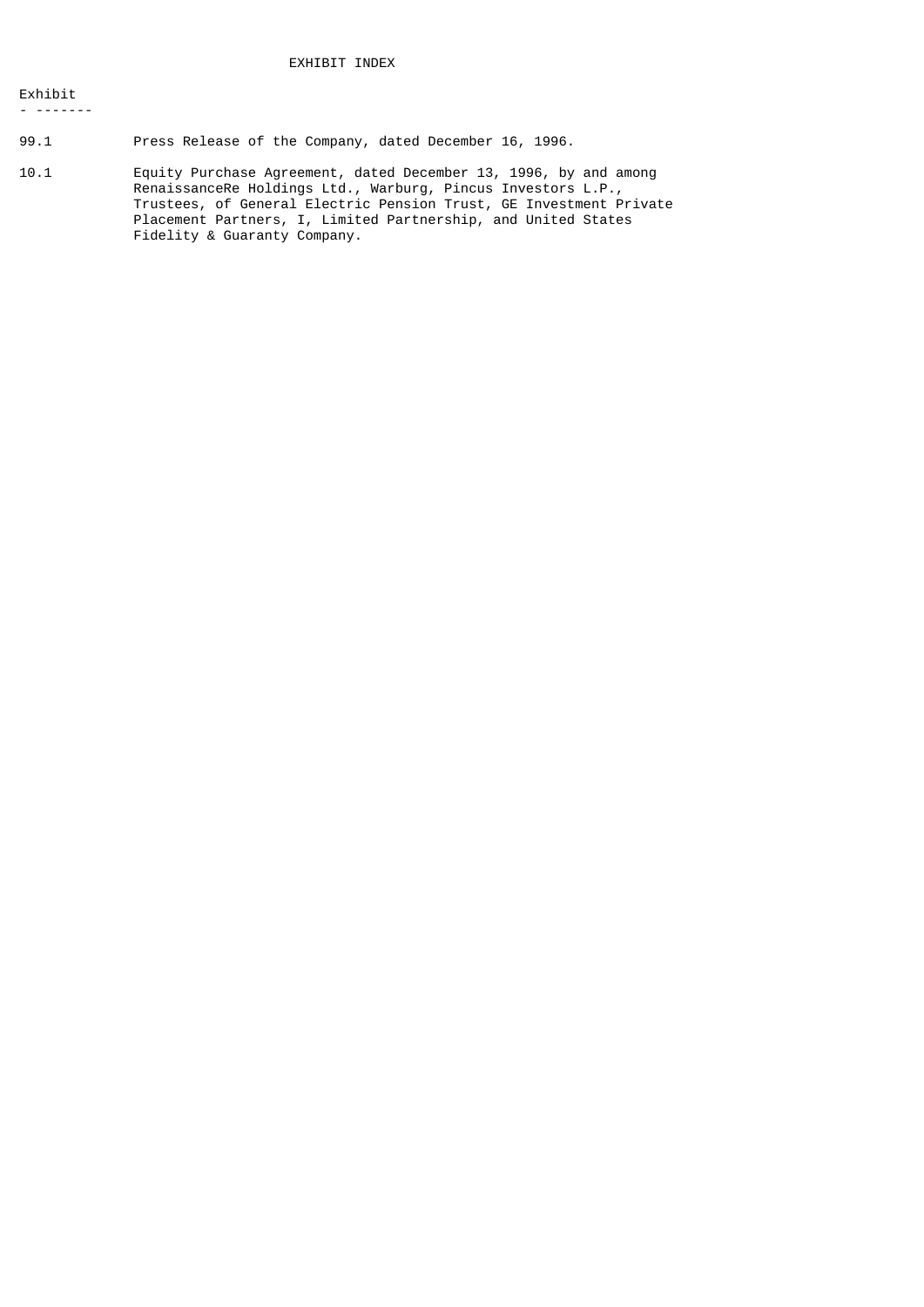### RENAISSANCERE HOLDINGS LTD. ANNOUNCES \$100 MILLION COMMON SHARE REPURCHASE

PEMBROKE, Bermuda--December 16, 1996-- RenaissanceRe Holdings Ltd. (NYSE: RNR) today announced a plan to return \$100 million of capital to its shareholders through two Common Share repurchases. First, on December 13, 1996, the Company repurchased an aggregate of 2,085,361 common shares at a price of \$34.50 per share, for an aggregate price of \$71.94 million, in private transactions with its founding institutional investors. Second, as soon as practicable, the Company intends to commence a tender offer to purchase an aggregate of 813,190 Common Shares at a price of \$34.50 per share, for an aggregate price of \$28.06 million, from public shareholders (the "Tender Offer"). The Tender Offer will be made only upon the terms and subject to the conditions set forth in the Company's definitive tender offer materials. After giving effect to the repurchase and completion of the Tender Offer by public shareholders, the percentage ownership interests of the founding institutional investors will be substantially the same as before the transactions.

In approving the Common Share repurchases, the Company's Board of Directors noted the Company's excellent year to date operating performance and its continuing creation of shareholder value. The Common Share repurchases are an integral component of the Company's continuing capital management program and will be accretive to 1997 earnings per share. After giving effect to the Common Shares repurchases, the Company's equity has grown in 1996, and is expected to be sufficient to support the Company's 1997 business activities.

RenaissanceRe Holdings Ltd., through its subsidiaries Renaissance Reinsurance Ltd. and Glencoe Insurance Ltd., is a global provider of insurance and reinsurance. The Company's principal product is property catastrophe reinsurance.

| CONTACT: Keith S. Hynes | John D. Nichols, Jr.                           |  |
|-------------------------|------------------------------------------------|--|
|                         | Senior Vice President Assistant Vice President |  |
| and Chief Financial     | and Treasurer                                  |  |
| Officer                 | $(441)$ 295-4513                               |  |
| $(441)$ 295-4513        |                                                |  |

or

 Michael Seely Investors Access Corp. (212) 692-9060

# # # #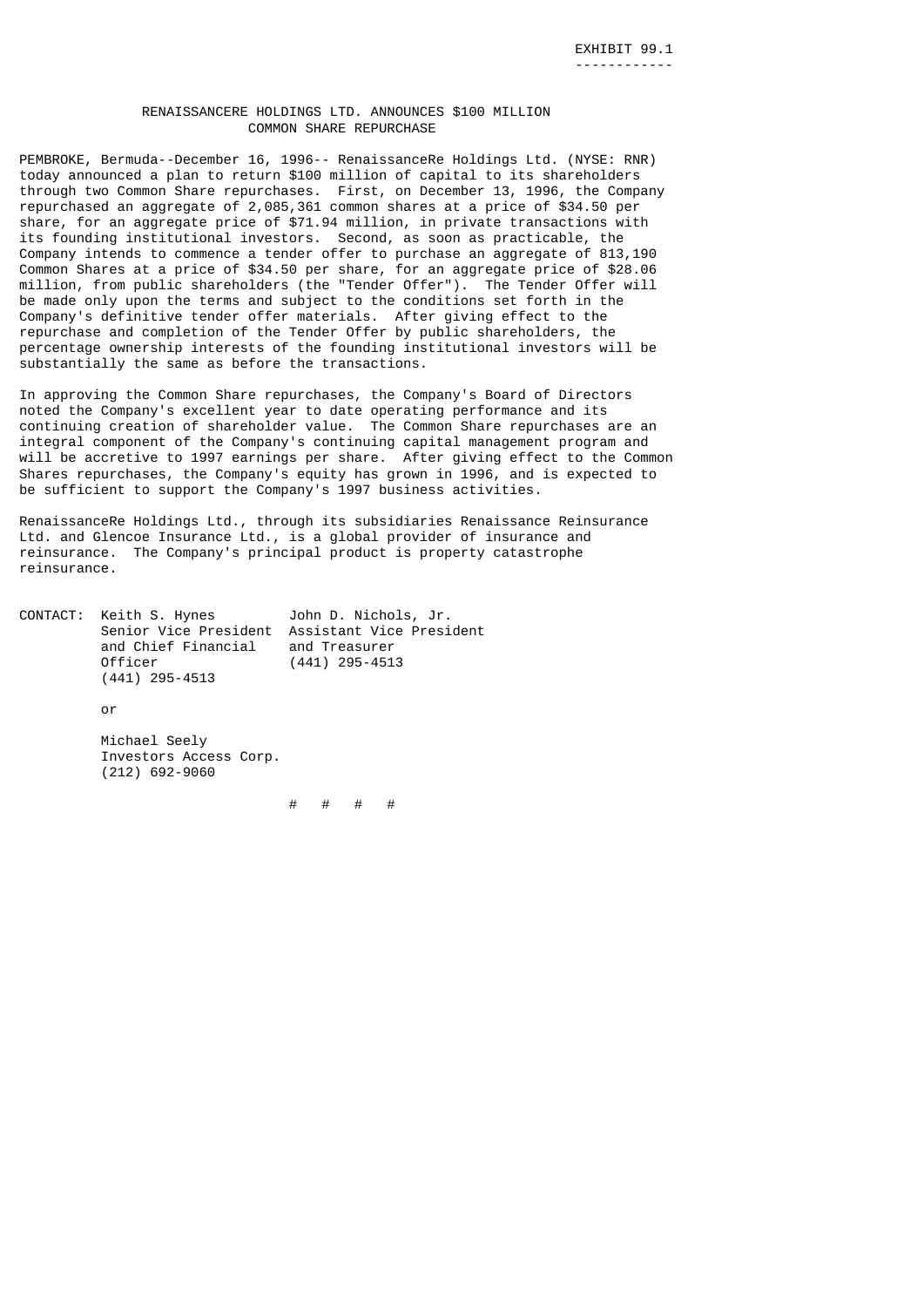EXHIBIT 10.1

 CONFORMED COPY --------------

================================================================================

EQUITY PURCHASE AGREEMENT

BY AND AMONG

RENAISSANCERE HOLDINGS LTD.,

WARBURG, PINCUS INVESTORS L.P.,

TRUSTEES OF GENERAL ELECTRIC PENSION TRUST,

GE INVESTMENT PRIVATE PLACEMENT PARTNERS I, LIMITED PARTNERSHIP,

AND

UNITED STATES FIDELITY & GUARANTY COMPANY

DATED AS OF DECEMBER 13, 1996

================================================================================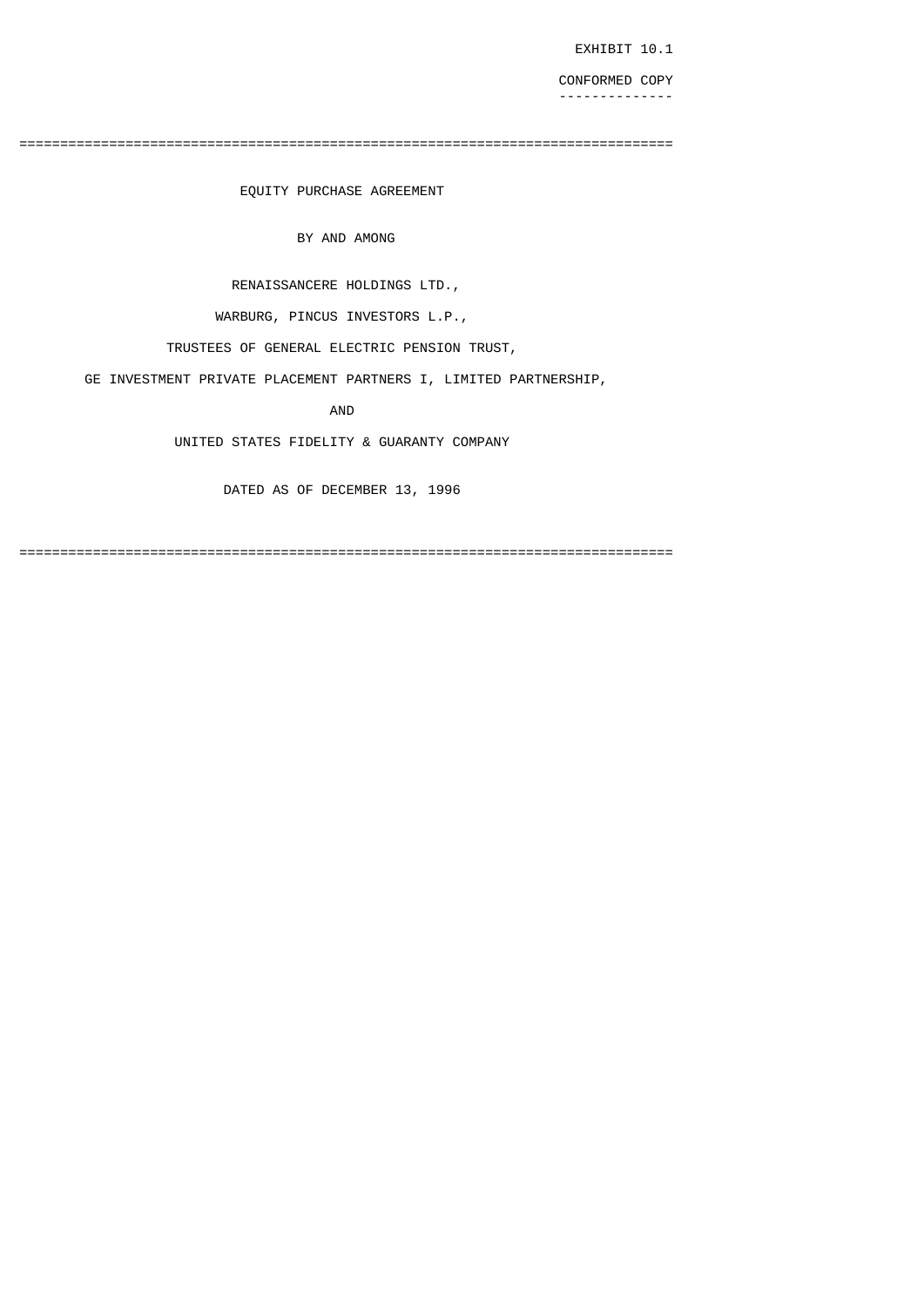|                                                                                                                                                                               |                                                                                                                                                                                                                               | Page No.<br>----- |                                                                                                                                        |
|-------------------------------------------------------------------------------------------------------------------------------------------------------------------------------|-------------------------------------------------------------------------------------------------------------------------------------------------------------------------------------------------------------------------------|-------------------|----------------------------------------------------------------------------------------------------------------------------------------|
| Section 1.1.                                                                                                                                                                  |                                                                                                                                                                                                                               |                   | $\mathbf{1}$<br>$\mathbf{1}$                                                                                                           |
| Section 2.1.<br>Section 2.2.                                                                                                                                                  | ARTICLE II. SALE AND PURCHASE<br>Agreement to Sell and to Purchase<br>Purchase and Sale of Equity                                                                                                                             |                   | 2<br>$\overline{2}$<br>$\overline{2}$                                                                                                  |
| Section 3.1.<br>Section 3.2.<br>Section 3.3.<br>Section 3.4.                                                                                                                  | ARTICLE III. REPRESENTATIONS AND WARRANTIES OF SELLERS<br>Authority of Sellers<br>Title to the Equity<br>No Conflict or Violation; Consents                                                                                   |                   | 3<br>3<br>3<br>3<br>$\overline{\mathbf{A}}$                                                                                            |
| Section 4.1.<br>Section 4.2.<br>Section 4.3.                                                                                                                                  | ARTICLE IV. REPRESENTATIONS AND WARRANTIES OF THE COMPANY<br>Authority of Purchaser<br>No Conflict or Violation                                                                                                               |                   | 4<br>$\overline{4}$<br>5<br>5                                                                                                          |
| Section 5.1.<br>Section 5.2.                                                                                                                                                  | ARTICLE V. CERTAIN COVENANTS AND AGREEMENTS<br>Transfer Taxes                                                                                                                                                                 |                   | 5<br>5<br>5                                                                                                                            |
| Section 6.1.<br>Section 6.1.<br>Section 6.2.<br>Section 6.3.<br>Section 6.4.<br>Section 6.5.<br>Section 6.6.<br>Section 6.7.<br>Section 6.8.<br>Section 6.9.<br>Section 6.10. | ARTICLE VI. MISCELLANEOUS PROVISIONS<br>Amendments<br>Assignment and Parties in Interest<br>Entire Agreement<br>Descriptive Headings<br>Counterparts<br>Governing Law<br>Construction<br>Severability<br>Specific Performance |                   | 5<br>6<br>6<br>$\overline{7}$<br>$\overline{7}$<br>$\overline{7}$<br>$\overline{7}$<br>$\overline{7}$<br>$\overline{7}$<br>8<br>8<br>8 |
|                                                                                                                                                                               |                                                                                                                                                                                                                               |                   | $A - 1$                                                                                                                                |

i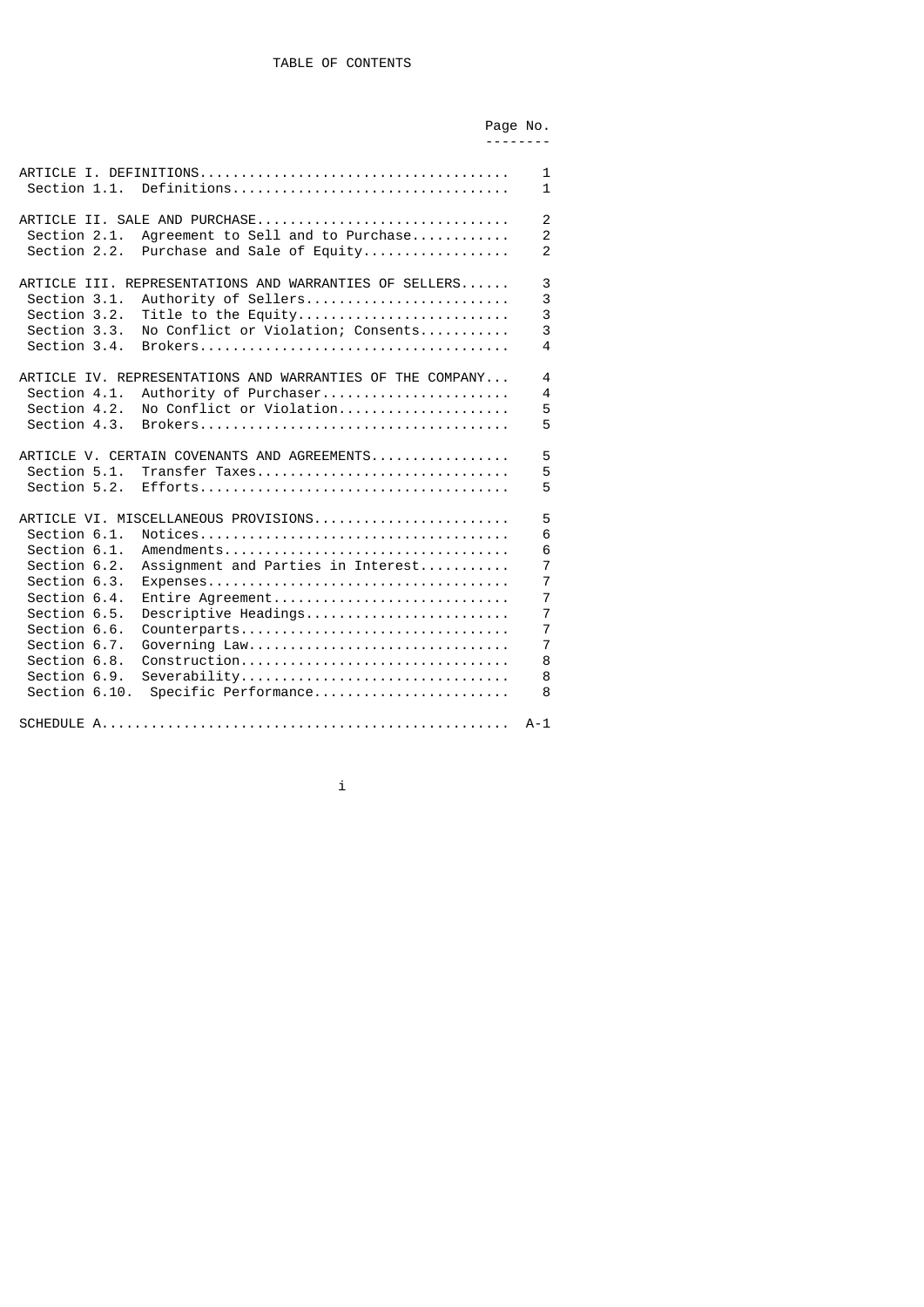### EQUITY PURCHASE AGREEMENT

 THIS EQUITY PURCHASE AGREEMENT (the "AGREEMENT") is made and entered into as of December 13, 1996, by and among RenaissanceRe Holdings Ltd., a Bermuda company (the "COMPANY"), Warburg, Pincus Investors L.P., a Delaware limited partnership ("WPI"), Trustees of General Electric Pension Trust, a New York common law trust ("GEPT"), GE Investment Private Placement Partners I, Limited Partnership, a Delaware limited partnership ("GEIPPI"), and United States Fidelity & Guaranty Company, a Maryland corporation ("USF&G") and together with WPI, GEPT, GEIPPI and USF&G, the "SELLERS and each, a "Seller").

### PRELIMINARY STATEMENT

 WHEREAS, each of the Sellers owns shares of the Company's common shares, par value \$1.00 per share (the "COMMON SHARES"); and

 WHEREAS, the Company desires to purchase from each Seller such number of Common Shares set forth beside each Seller's name on Schedule A hereto (the "EQUITY"), and the Sellers desire to sell the Equity to the Company, in each case upon the terms and subject to the conditions set forth in this Agreement;

 NOW, THEREFORE, in consideration of the premises, the mutual covenants and agreements contained herein and other good and valuable consideration, the receipt and sufficiency of which are hereby acknowledged, the parties hereto agree as follows:

#### ARTICLE I. DEFINITIONS

 SECTION 1.1. DEFINITIONS. In addition to the terms defined elsewhere herein, the terms defined in the introductory paragraph and the Recitals to this Agreement shall have the respective meanings specified therein, and the following terms shall have the meanings specified below when used herein with initial capital letters:

 "AFFILIATE" means "affiliate" as defined in Rule 405 promulgated under the Securities Act of 1933, as amended.

 "AGREEMENT" has the meaning set forth in the preamble, and shall include the Schedule hereto.

 "BUSINESS DAY" means a day, other than a Saturday or a Sunday, on which commercial banks are not required or authorized to close in the City of New York.

"CLOSING DATE" means December 13, 1996.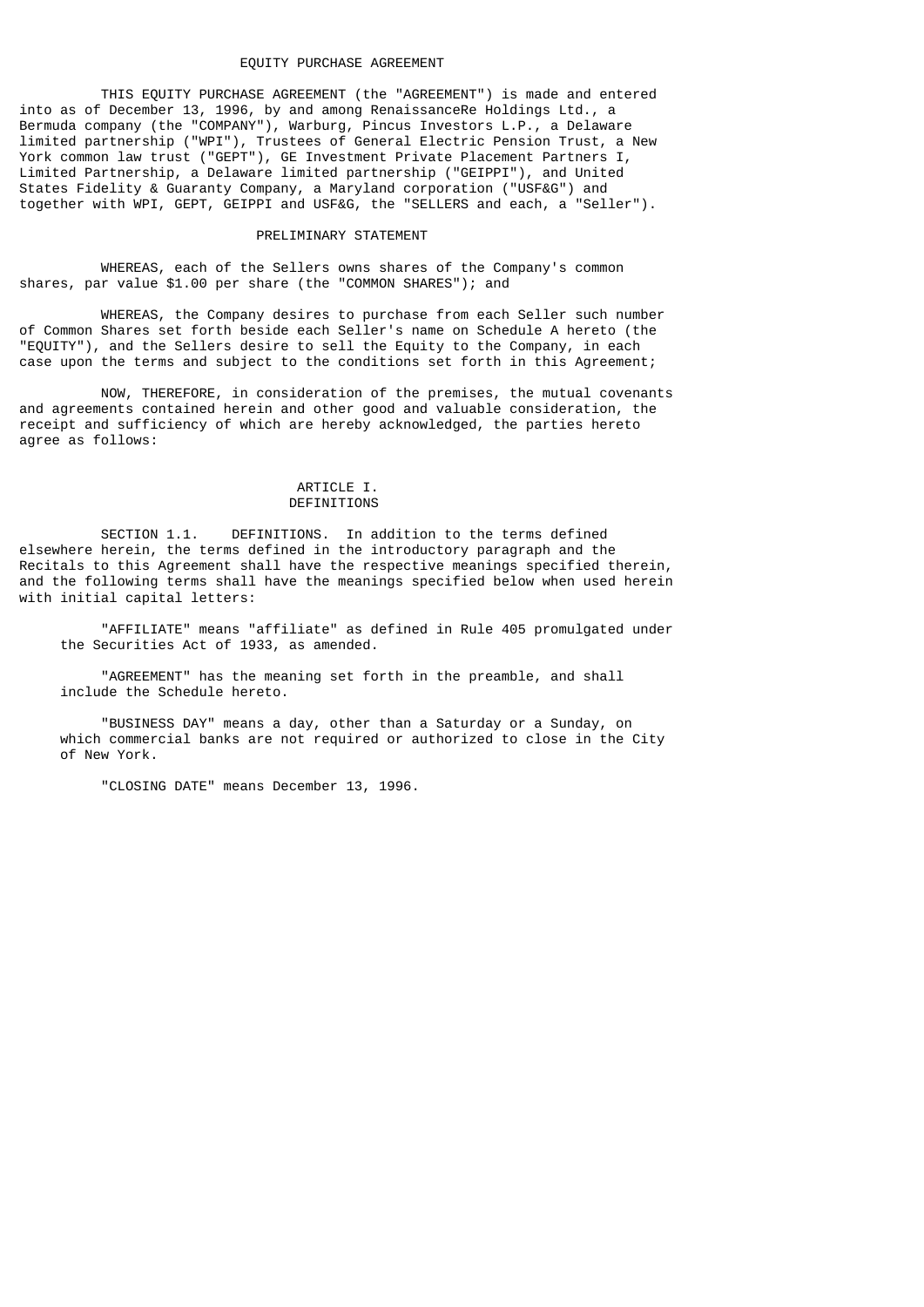"COMPANY" has the meaning set forth in the preamble hereto.

"EQUITY" has the meaning set forth in the preamble hereto.

 "GOVERNMENTAL AGENCY" means (a) any international, foreign, federal, state, county, local or municipal government or administrative agency or political subdivision thereof, (b) any governmental agency, authority, board, bureau, commission, department or instrumentality, (c) any court or administrative tribunal, (d) any non-governmental agency, tribunal or entity that is vested by a governmental agency with applicable jurisdiction, or (e) any arbitration tribunal or other non-governmental authority with applicable jurisdiction.

"LIEN" means any lien, mortgage, pledge, or other security interest.

 "PERMIT" means any permit, approval, consent, authorization, license, variance, or permission required by a Governmental Agency under any applicable laws.

 "PERSON" means any individual, partnership, corporation, trust, association, limited liability company, Governmental Agency or any other entity.

"PURCHASE PRICE" has the meaning set forth in SECTION 2.2.

"SELLERS" has the meaning set forth in the preamble hereto.

### ARTICLE II. SALE AND PURCHASE

 SECTION 2.1. AGREEMENT TO SELL AND TO PURCHASE. On the terms and subject to the conditions set forth in this Agreement, on the Closing Date, the Company shall purchase from the Sellers, and Sellers shall sell, transfer, assign, convey and deliver to the Company, the Equity.

 SECTION 2.2. PURCHASE AND SALE OF EQUITY. On the terms and subject to the conditions set forth in this Agreement, on the Closing Date:

 (a) Each Seller shall deliver to the Company or its designee certificates representing the Equity being sold by such Seller, duly endorsed in blank for transfer or accompanied by appropriate powers duly executed in blank.

 (b) The Company shall deliver to each Seller, by wire transfer of next day funds, an amount (the "PURCHASE PRICE")

2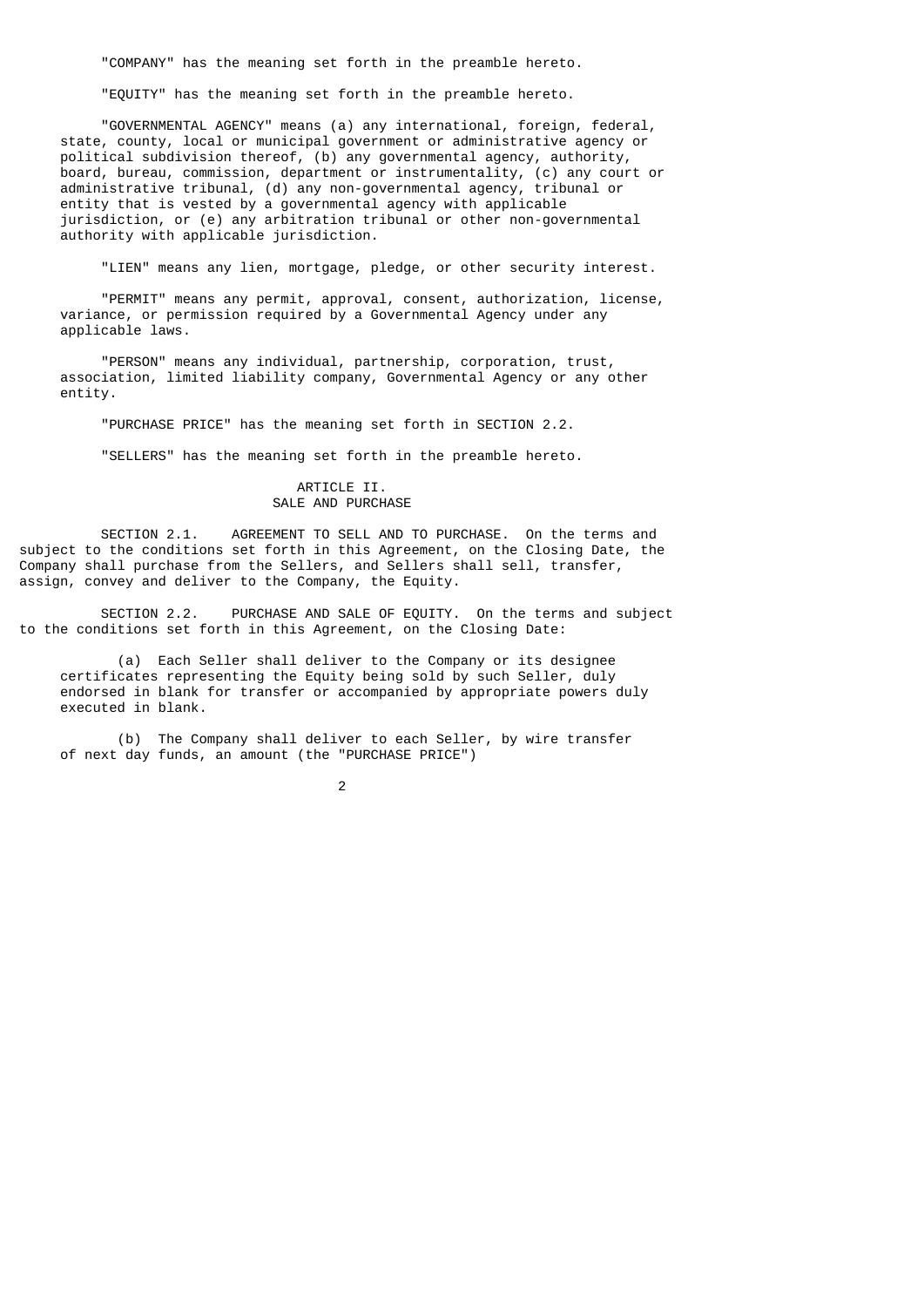equal to the number indicated next to each Seller's name on Schedule A hereto.

### ARTICLE III. REPRESENTATIONS AND WARRANTIES OF SELLERS

 Each of the Sellers severally and not jointly, represents and warrants to Purchaser as set forth in this ARTICLE III:

SECTION 3.1. AUTHORITY OF SELLERS.

 (a) Such Seller is duly organized, validly existing and in good standing under the laws of its jurisdiction of organization.

 (b) Such Seller has all requisite power and authority to execute and deliver this Agreement. The execution and delivery by such Seller of this Agreement and the consummation of the transactions contemplated hereby have been duly and validly authorized by all necessary action on the part of such Seller. This Agreement constitutes the legal, valid and binding obligation of such Seller enforceable against such Seller in accordance with its terms, except as such enforcement may be limited by applicable bankruptcy, insolvency, moratorium, or similar laws from time to time in effect which affect creditors' rights generally and by legal and equitable limitations on the enforceability of specific remedies.

 SECTION 3.2. TITLE TO THE EQUITY. Such Seller has valid and marketable title to the Equity to be sold by it, free and clear of any Liens.

 SECTION 3.3. NO CONFLICT OR VIOLATION; CONSENTS. Neither the execution and delivery of this Agreement by such Seller, nor the consummation of the transactions contemplated hereby, nor the fulfillment of the terms and compliance with the provisions hereof, will (a) conflict with or result in a breach of or a default (or in an occurrence which with the lapse of time or action by a third party, or both, could result in a default) with respect to any of the terms, conditions or provisions of, (b) result in the termination of, accelerate the performance required by, (c) impair such Seller's ability to consummate the transactions contemplated hereby, (d) require any filing with or approval of any Person, including without limitation any Governmental Agency, arising out of, or (e) give rise to any right of termination or renegotiation, or purchase or offer right, under: (x) any United States federal, state or local (or, to the knowledge of such Seller, Bermuda) statute, rule, regulation, code, order, writ or decree of any Governmental Agency applicable to such Seller or the Company,  $(y)$  the organizational documents of such Seller, or  $(z)$  any indenture, contract, agreement, lease, Permit or other instrument to which

 $\sim$  3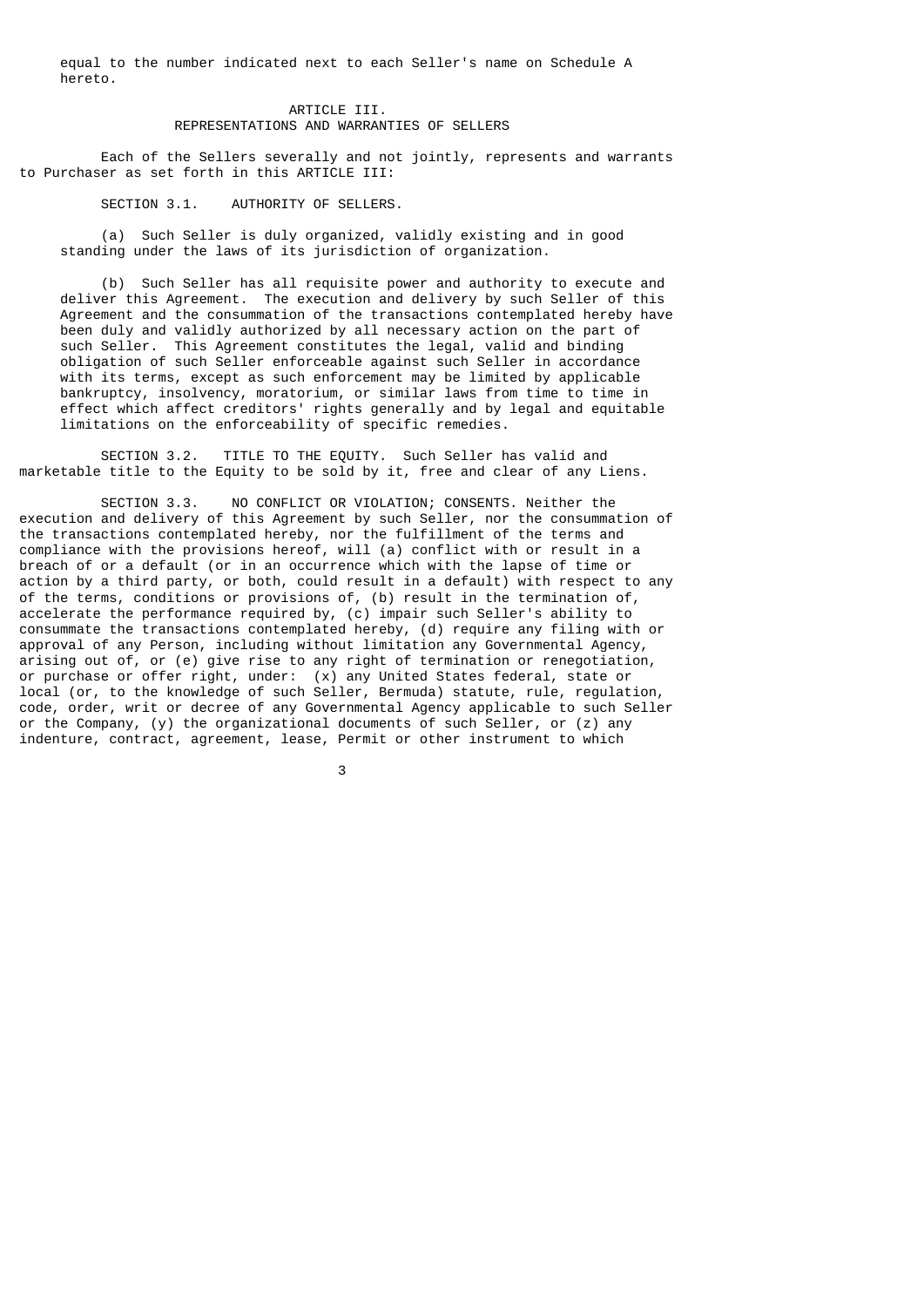such Seller is a party or subject or by which any of such Seller's properties or assets are bound. No United States federal, state or local (or, to the knowledge of such Seller, Bermuda ) consent, approval, or authorization of, or registration or filing with, any Governmental Agency is required to be obtained or made by or with respect to such Seller in connection with the execution and delivery of this Agreement by such Seller or the performance by such Seller of the transactions contemplated hereby to be performed by it, except for filings under the Securities Exchange Act of 1934, as amended, relating to the beneficial ownership by such Seller of the Company's securities.

 SECTION 3.4. BROKERS. All negotiations relative to this Agreement and the transactions contemplated hereby have been carried on by such Seller without the intervention of any other Person acting on its behalf in such manner as to give rise to any valid claim by any such Person against the Company for a finder's fee, brokerage commission or other similar payment based on an arrangement with such Seller.

### ARTICLE IV. REPRESENTATIONS AND WARRANTIES OF THE COMPANY

The Company represents and warrants to Sellers as follows:

SECTION 4.1. AUTHORITY OF THE COMPANY.

 (a) The Company is duly organized, validly existing, and in good standing under the laws of Bermuda, with full corporate power and authority to execute and deliver this Agreement.

 (b) The execution and delivery by the Company of this Agreement and the consummation of the transactions contemplated hereby have been duly and validly authorized by all necessary corporate action on the part of the Company, and this Agreement constitutes the legal, valid and binding obligation of the Company enforceable against the Company in accordance with its terms, except as such enforcement may be limited by applicable bankruptcy, insolvency, moratorium or similar laws from time to time in effect which affect creditors' rights generally, and by legal and equitable limitations on the enforceability of specific remedies.

SECTION 4.2. NO CONFLICT OR VIOLATION. Neither the execution and delivery of this Agreement by the Company, nor the consummation of the transactions contemplated hereby, nor the fulfillment of the terms and compliance with the provisions hereof will conflict with or result in a material breach of or a material default (or in an occurrence which with the lapse of time or action by a third party, or both, could result in a material default) with respect to any of the terms, conditions or

4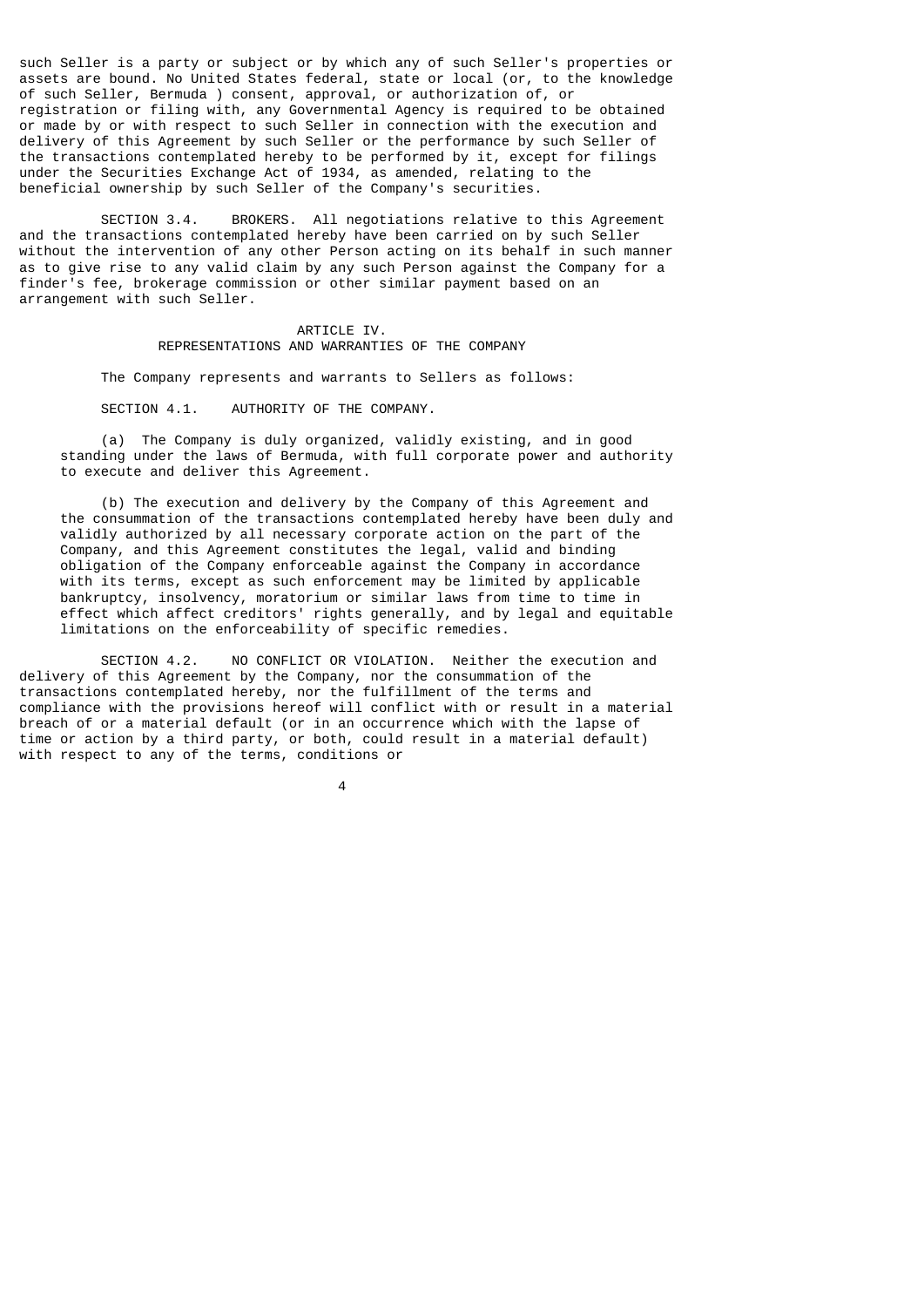provisions of any applicable order, writ or decree of any court or of any Governmental Agency, applicable to the Company, or of the Memorandum of Association or Bye-Laws of the Company, or of any indenture, contract, agreement, lease, or other instrument to which the Company is a party or subject or by which the Company or any of its properties or assets are bound, or of any applicable statute, rule, or regulation to which the Company or its businesses is subject, except for those conflicts, breaches, defaults, terminations, or accelerations, which individually or in the aggregate could not reasonably be expected to have a material adverse effect on the Company or materially impair the ability of the Company to consummate the transactions contemplated by this Agreement.

 SECTION 4.3. BROKERS. All negotiations relative to this Agreement and the transactions contemplated hereby have been carried on by the Company without the intervention of any other Person acting on its behalf in such manner as to give rise to any valid claim by any such Person against any of the Sellers or their Affiliates for a finder's fee, brokerage commission or other similar payment based on an arrangement with the Company.

#### ARTICLE V. CERTAIN COVENANTS AND AGREEMENTS

 SECTION 5.1. TRANSFER TAXES. Any sales, recording, transfer, stamp, conveyance, value added, use, or other similar Taxes, duties, excise, governmental charges or fees imposed as a result of the sale of the Equity to the Company pursuant to this Agreement shall be borne by the Sellers.

 SECTION 5.2. EFFORTS. Upon the terms and subject to the conditions of this Agreement, each of the parties hereto shall use commercially reasonable efforts to take, or cause to be taken, all action, and to do, or cause to be done, all things necessary, proper or advisable consistent with applicable law to consummate and make effective in the most expeditious manner practicable the transactions contemplated hereby.

### ARTICLE VI. MISCELLANEOUS PROVISIONS

 SECTION 6.1. NOTICES. All notices, demands or other communications to be given or delivered under or by reason of the provisions of this Agreement shall be in writing and shall be deemed to have been given (a) when delivered personally to the recipient, (b) when sent to the recipient by telecopy (receipt electronically confirmed by sender's telecopy machine) if during normal business hours of the recipient, otherwise on the next Business Day,  $(c)$  one (1) Business Day after the date when sent to the recipient by reputable express courier service (charges prepaid), or (d) seven (7) Business Days after the date when mailed to the recipient by certified or registered mail, return receipt requested and postage prepaid. Such notices, demands and

the contract of the contract of the contract of the contract of the contract of the contract of the contract o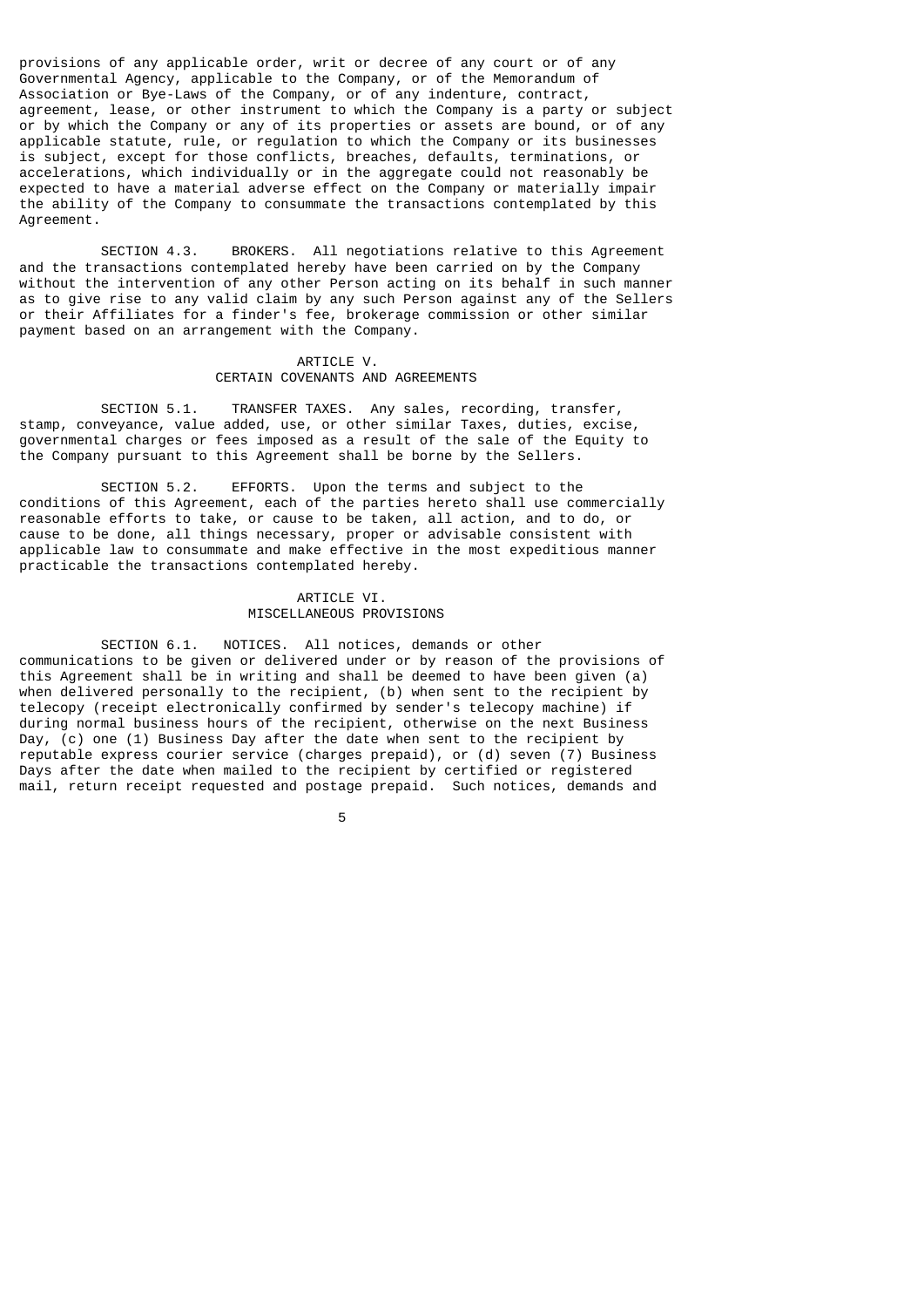other communications will be sent to Sellers and to Purchaser at the addresses indicated below:

 (A) if to USF&G, at 100 Light Street, Baltimore, Maryland 21202, Attention: John M. Lummis, with a copy to: Corporate Secretary, or at such other address as it may have furnished the Company in writing;

 (B) if to WPI, at 466 Lexington Avenue, New York, New York 10017, Attention: Howard H. Newman, with a copy to: David A. Tanner or at such other address as WPI may have furnished the Company in writing;

 (C) if to GEIPPI, at 3003 Summer Street, Stamford, Connecticut 06904, Attention: Controller to Alternative Investments, with copies to: Associate General Counsel to Alternative Investments and GE Investment, 2029 Century Park East, Suite 1230, Los Angeles, California 90067, or at such other address as GEIPPI may have furnished the Company in writing;

 (D) if to GEPT, at 3003 Summer Street, Stamford, Connecticut 06904, Attention: Controller to Alternative Investments, with a copy to: Associate General Counsel to Alternative Investments, or such other address as GEPT may have furnished the Company in writing;

 (E) if to the Company, at its offices, currently Renaissance House, East Broadway, Pembroke HM 19, Bermuda, marked for the attention of the President, with a copy to the Secretary of the Company, or at such other address as the Company may have furnished in writing to each of the Institutional Investors, with a copy to: Willkie Farr & Gallagher, 153 East 53rd Street, New York, New York 10022, Attention: John S. D'Alimonte, Esq..

 SECTION 6.1. AMENDMENTS. The terms, provisions and conditions of this Agreement may not be changed, modified or amended in any manner except by an instrument in writing duly executed by all parties hereto.

SECTION 6.2. ASSIGNMENT AND PARTIES IN INTEREST.

 (a) Neither this Agreement nor any of the rights, duties, or obligations of any party hereunder may be assigned or delegated (by operation of law or otherwise) by any party hereto except with the prior written consent of the other parties hereto.

 (b) This Agreement shall not confer any rights or remedies upon any person or entity other than the parties hereto and their respective permitted successors and assigns.

 $\sim$  6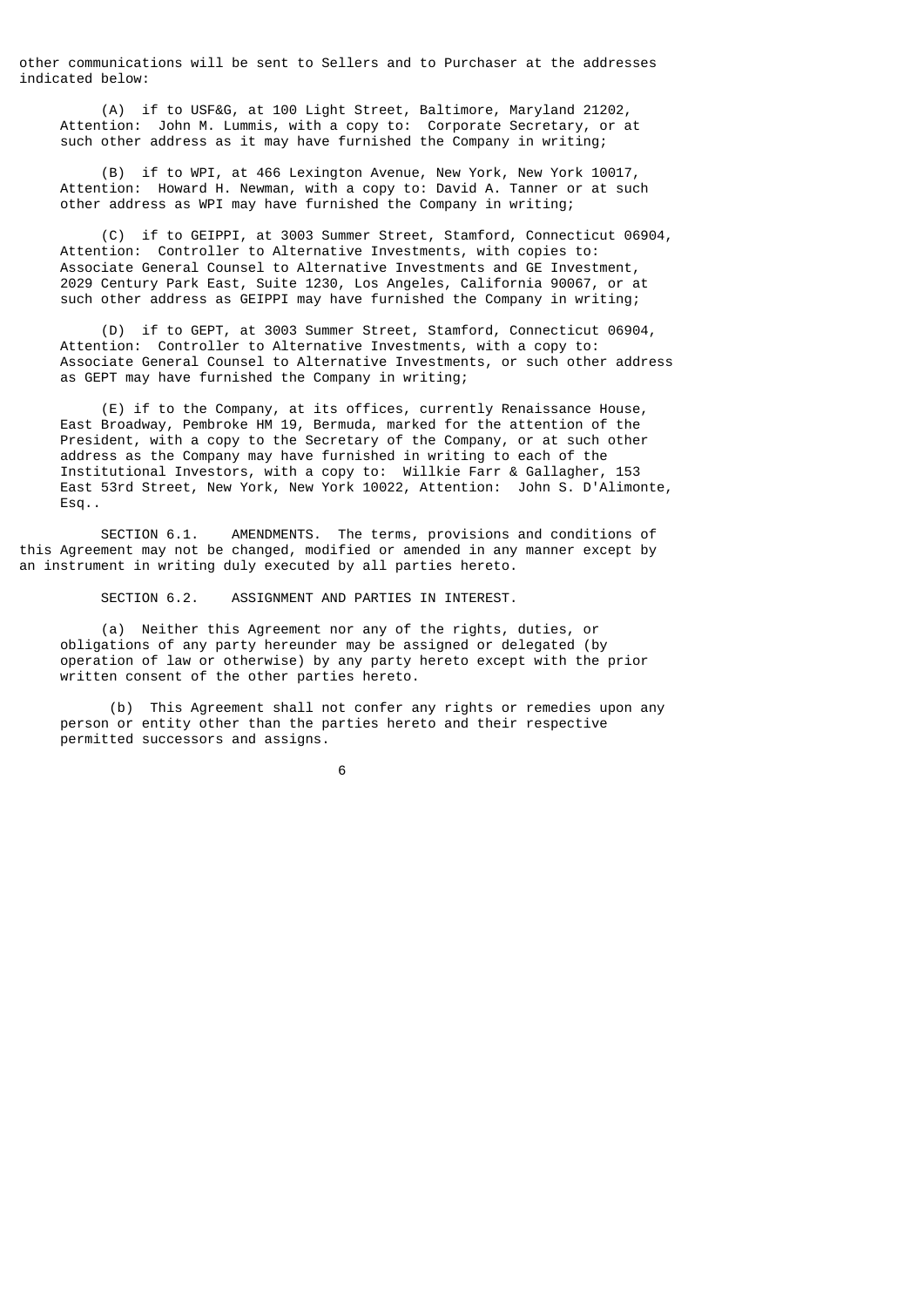SECTION 6.3. EXPENSES. Except as expressly set forth in this Agreement, each party to this Agreement shall bear all of its legal, accounting, investment banking, and other expenses incurred by it or on its behalf in connection with the transactions contemplated by this Agreement, whether or not such transactions are consummated.

 SECTION 6.4. ENTIRE AGREEMENT. This Agreement constitutes the entire agreement among the parties hereto with respect to the subject matter hereof, supersedes and is in full substitution for any and all prior agreements and understandings among them relating to such subject matter, and no party shall be liable or bound to the other party hereto in any manner with respect to such subject matter by any warranties, representations, indemnities, covenants, or agreements except as specifically set forth herein. The Schedule to this Agreement is hereby incorporated and made a part hereof and is an integral part of this Agreement.

 SECTION 6.5. DESCRIPTIVE HEADINGS. The descriptive headings of the several sections of this Agreement are inserted for convenience only and shall not control or affect the meaning or construction of any of the provisions hereof.

 SECTION 6.6. COUNTERPARTS. For the convenience of the parties, any number of counterparts of this Agreement may be executed by any one or more parties hereto, and each such executed counterpart shall be, and shall be deemed to be, an original, but all of which shall constitute, and shall be deemed to constitute, in the aggregate but one and the same instrument.

 SECTION 6.7. GOVERNING LAW . This Agreement and the legal relations between the parties hereto shall be governed by and construed in accordance with the laws of Bermuda, applicable to contracts made and performed therein without regard to principles of conflicts of law.

 SECTION 6.8. CONSTRUCTION. The language used in this Agreement will be deemed to be the language chosen by the parties to express their mutual intent, and no rule of strict construction will be applied against any party. Any references to any federal, state, local or foreign statute or law will also refer to all rules and regulations promulgated thereunder, unless the context requires otherwise. Unless the context otherwise requires: (a) a term has the meaning assigned to it by this Agreement; (b) "or" is disjunctive but not exclusive; (c) words in the singular include the plural, and in the plural include the singular; (d) provisions apply to successive events and transactions; and (e) "\$" means the currency of the United States of America.

 SECTION 6.9. SEVERABILITY. In the event that any one or more of the provisions contained in this Agreement or in any other instrument referred to herein, shall, for any reason, be

7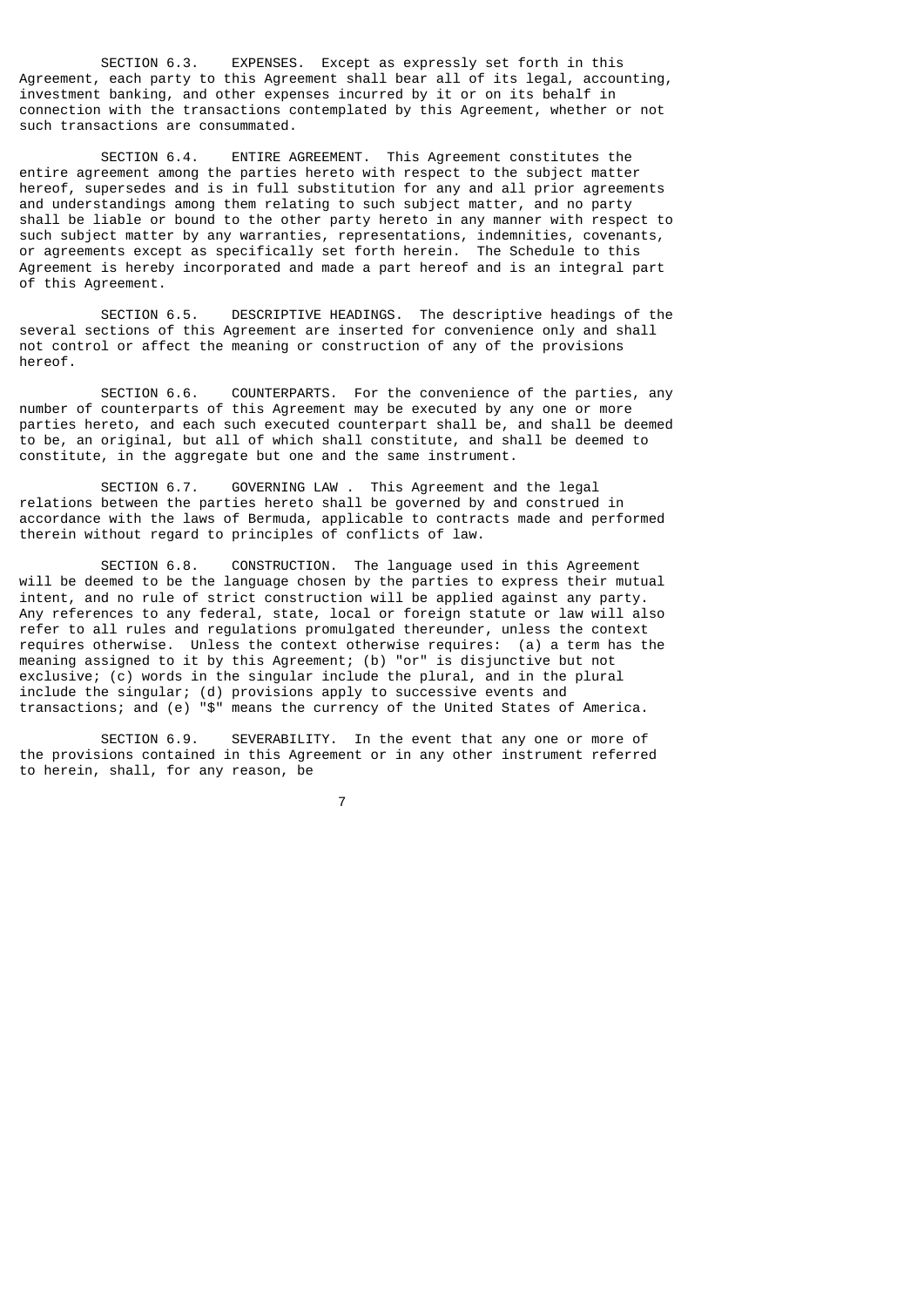held to be invalid, illegal or unenforceable in any respect, then to the maximum extent permitted by law, such invalidity, illegality or unenforceability shall not affect any other provision of this Agreement or any other such instrument. Furthermore, in lieu of any such invalid or unenforceable term or provision, the parties hereto intend that there shall be added as a part of this Agreement a provision as similar in terms to such invalid or unenforceable provision as may be possible and be valid and enforceable.

 SECTION 6.10. SPECIFIC PERFORMANCE. Without limiting or waiving in any respect any rights or remedies of the Company under this Agreement now or hereinafter existing at law or in equity or by statute, each of the parties hereto shall be entitled to seek specific performance of the obligations to be performed by the other in accordance with the provisions of this Agreement.

e a construction de la construction de la construction de la construction de la construction de la constructio<br>En 1980, en 1980, en 1980, en 1980, en 1980, en 1980, en 1980, en 1980, en 1980, en 1980, en 1980, en 1980, en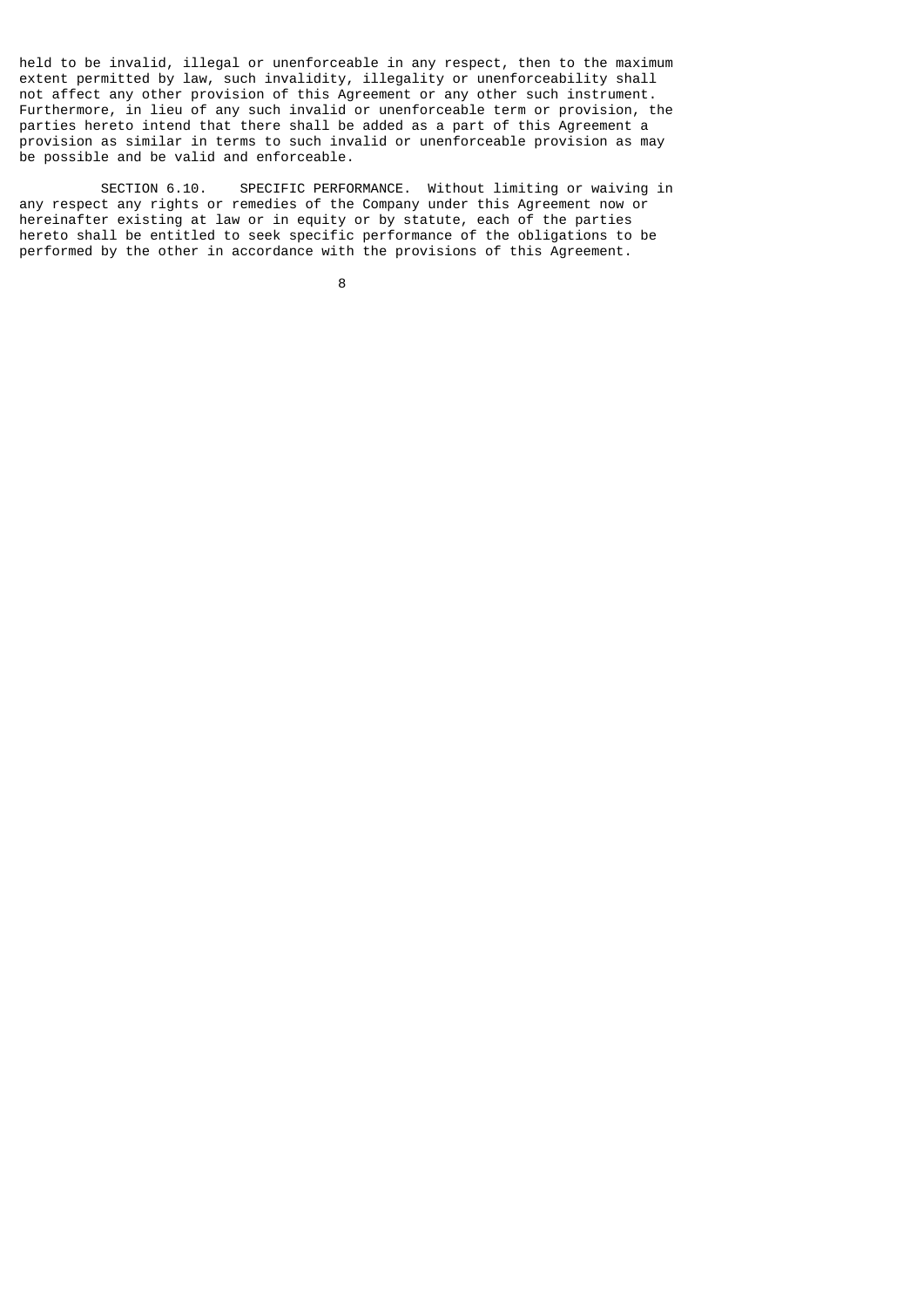IN WITNESS WHEREOF, the parties hereto have executed and delivered this Agreement as of the day and year first written above.

RENAISSANCERE HOLDINGS LTD.

 By:/s/ Keith S. Hynes -------------------------------------- Name: Keith S. Hynes Title: Senior Vice President and Chief Financial Officer WARBURG, PINCUS INVESTORS, L.P. By: Warburg, Pincus & Co., General Partner By:/s/ Howard H. Newman -------------------------------------- Name: Howard H. Newman Title: Partner TRUSTEES OF GENERAL ELECTRIC PENSION TRUST By:/s/ Alan M. Lewis -------------------------------------- Name: Alan M. Lewis Title: Trustee GE INVESTMENT PRIVATE PLACEMENT PARTNERS I, LIMITED PARTNERSHIP By: GE Investment Management Incorporated, General Partner By:/s/ Michael M. Pastore -------------------------------------- Name: Michael M. Pastore Title: Vice President UNITED STATES FIDELITY AND GUARANTY COMPANY By:/s/ Dan L. Hale -------------------------------------- Name: Dan L. Hale Title: Executive Vice President 9